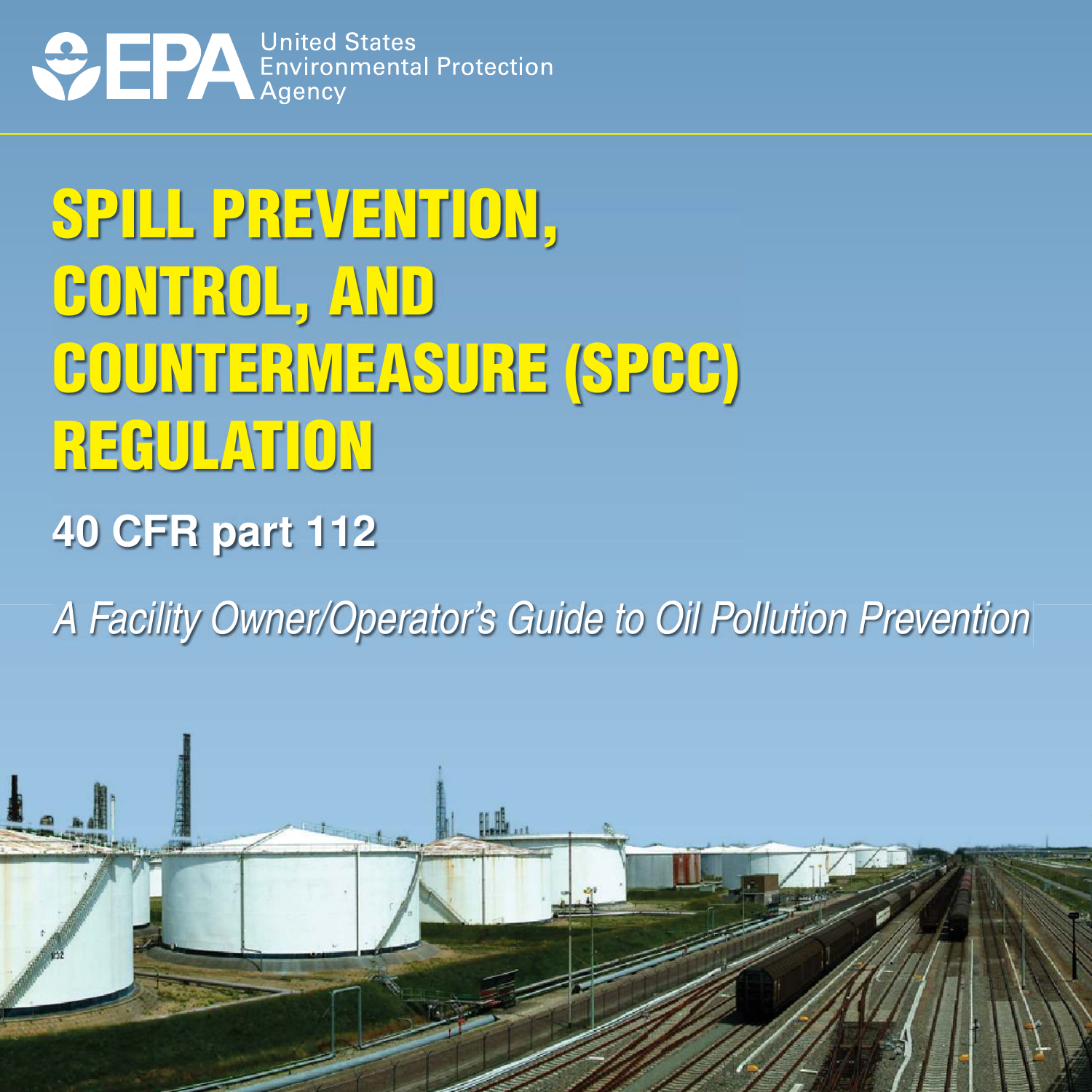

#### OIL POLLUTION PREVENTION

Oil spills endanger public health, impact drinking water, devastate natural resources, and disrupt the economy. In the United States we use vast quantities of oils to heat our homes, provide fuel for automobiles, and operate various pieces of equipment. During storage, transport, or as the result of energy exploration and production activities, oil and other oil-based products are sometimes spilled onto land or into waterways. When this occurs, human health and environmental quality are put at risk. Every effort must be made to prevent oil spills and to clean them up promptly once they occur. The costs associated with spill prevention are often much less than the costs associated with spill clean up, fines, and other civil liabilities. As the old adage states, "an ounce of prevention is worth a pound of cure."

The purpose of the Spill Prevention, Control, and Countermeasure (SPCC) rule is to help facilities prevent a discharge of oil into navigable waters or adjoining shorelines. This rule is part of the U.S. Environmental Protection Agency's oil spill prevention program and was published under the

authority of Section  $311(j)(1)(C)$  of the Federal Water Pollution Control Act (Clean Water Act) in 1974. The rule may be found at Title 40, Code of Federal Regulations, Part 112.

### 1. Who is covered by the SPCC Rule?

A facility is covered by the SPCC rule if it has an aggregate aboveground oil storage capacity greater than 1,320 U.S. gallons or a completely buried storage capacity greater than 42,000 U.S. gallons and there is a reasonable expectation of an oil discharge into or upon navigable waters of the U.S. or adjoining shorelines.



### 2. What types of oil are covered?

Oil of any type and in any form is covered, including, but not limited to: petroleum; fuel oil; sludge; oil refuse; oil mixed with wastes other than dredged spoil; fats, oils or greases of animal, fish, or marine mammal origin; vegetable oils, including oil from seeds, nuts, fruits, or kernels; and other oils and greases, including synthetic oils and mineral oils.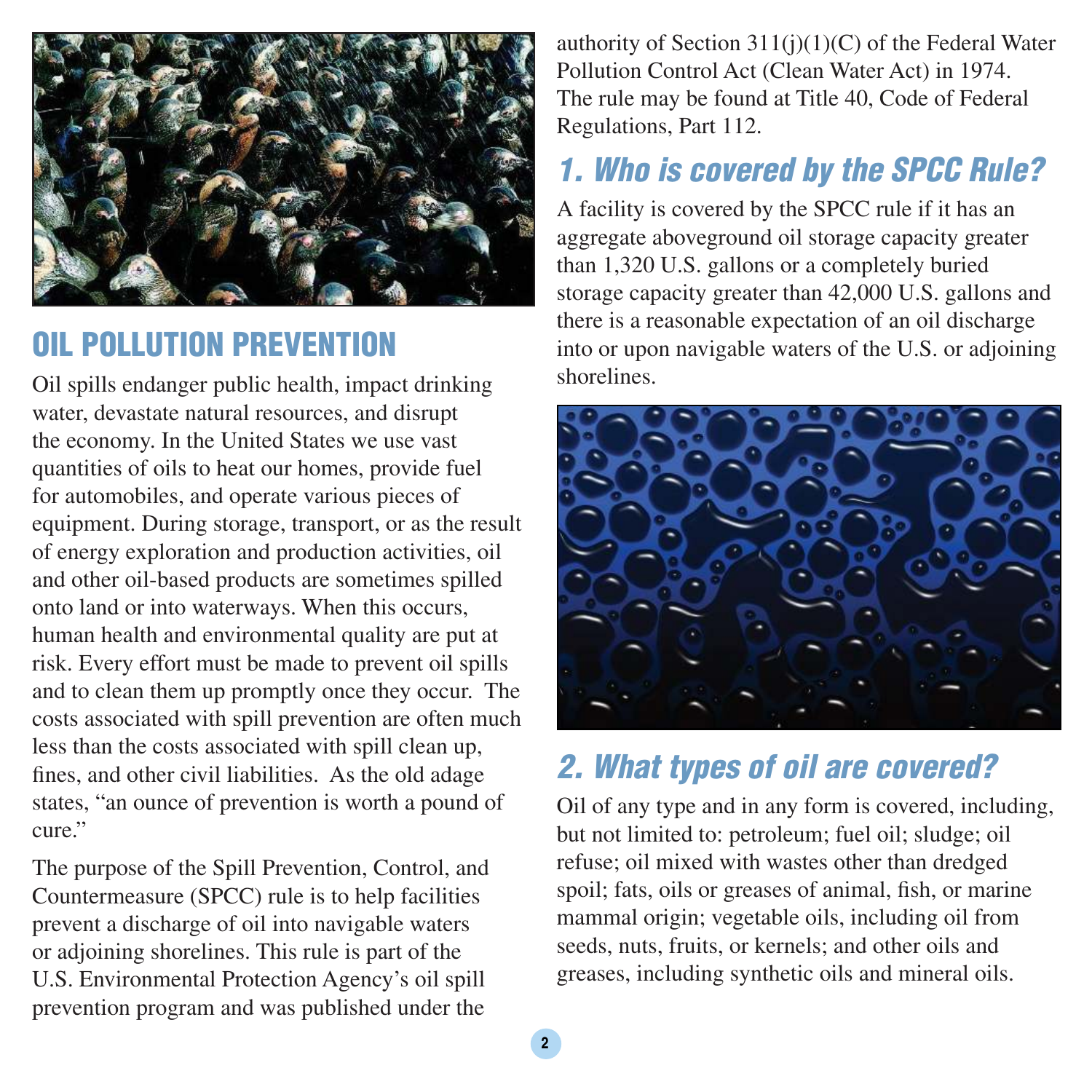## 3. What kinds of facilities are covered?

A facility that stores, processes, refines, uses or consumes oil and is non-transportation-related is potentially subject to the SPCC rule. Operations that are intended to move oil from one location to another, i.e. transportation-related, are not included. Here are some examples of covered facilities and operations:



**Oil Drilling** 



**Power Generators** 



**Oil Refineries** 



- Onshore and offshore oil well drilling facilities;
- Onshore and offshore oil production facilities (including separators and storage facilities);
- Oil refining or storage facilities;
- Industrial, commercial, agricultural, or public facilities using or storing oil;
- Certain waste treatment facilities:
- Loading racks, transfer hoses, loading arms, and other equipment;
- Vehicles (e.g. tank trucks) and railroad cars used to transport oil exclusively within the confines of a facility; and
- Pipeline systems used to transport oil exclusively within the confines of a facility.

#### What kinds of activities are typically not covered?

Here are some examples of transportation-related activities or equipment typically not covered by the SPCC rule:

- Interstate or inter-facility oil pipeline systems
- Oil transported in vessels (e.g. ships, barges)
- Oil transported between facilities by rail car or tanker truck







**and Distribution** 



**Oil Production** 



**Oil Storage** 



**Construction Sites** 



**Airports Marinas Fish Canneries Power Transmission Farms and Ranches** 



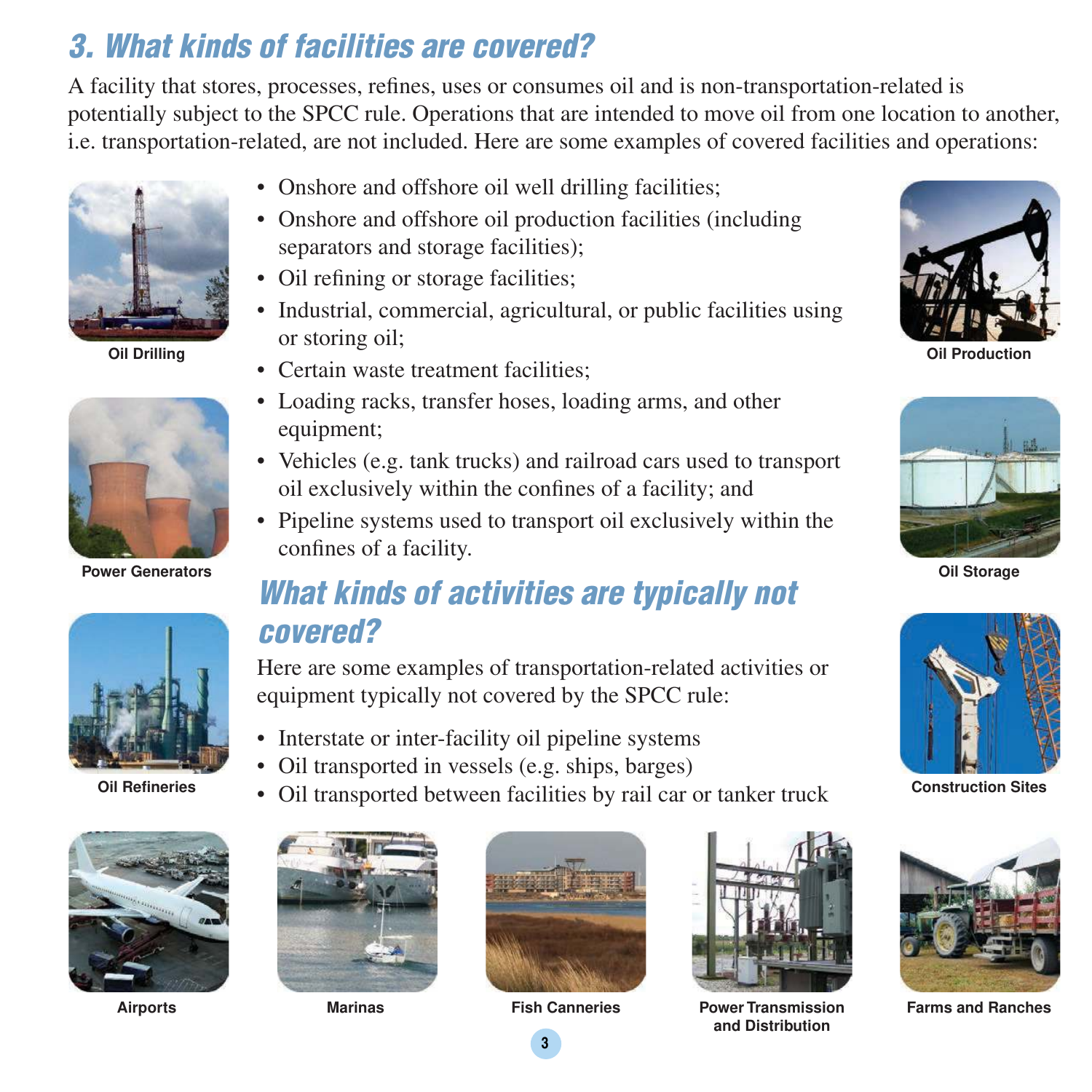#### 4. How do I calculate oil storage capacity?

Use the shell capacity of the container (maximum volume) and not the actual amount of product stored in the container (operational volume) to determine whether the SPCC rule applies to you. Count only containers with storage capacity equal to or greater than 55 U.S. gallons.

Simply add up the container oil storage capacities and compare your total facility capacity to the SPCC threshold:

- A total aboveground oil storage capacity greater than 1,320 U.S. gallons; **or**
- A completely buried oil storage capacity greater than 42,000 U.S. gallons.

#### **Examples of oil storage containers at a facility that**  *do* **count toward facility storage capacity:**

**Bulk storage containers:** Aboveground storage tanks (either shop-built or field-erected tanks); certain completely buried tanks; partially buried tanks; tanks in vaults; bunkered tanks; and mobile or portable containers such as drums, totes, non-transportationrelated tank trucks, and mobile refuelers.

**Oil-filled equipment:** May include electrical or operating equipment such as hydraulic systems, lubricating systems (e.g., those for pumps, compressors and other rotating equipment, including pumpjack lubrication systems), gear boxes, machining coolant systems, heat transfer systems, transformers, circuit breakers, and electrical switches; or manufacturing equipment such as process vessels,

or other equipment used in the alteration, processing or refining of crude oil and other non-petroleum oils, including animal fats and vegetable oils.

### 5. How do I determine if my facility could reasonably discharge oil into or upon navigable waters or adjoining shorelines?



 features that might affect the flow toward waterways. You can determine this by considering the geography and location of your facility relative to nearby navigable waters (such as streams, creeks and other waterways). Additionally, you should determine if ditches, gullies, storm sewers or other drainage systems may transport an oil spill to nearby streams. Estimate the volume of oil that could be spilled in an incident and how that oil might drain or flow from your facility and the soil conditions or geographic Also you may want to consider whether precipitation runoff could transport oil into navigable waters or adjoining shorelines. You may not take into account manmade features, such as dikes, equipment, or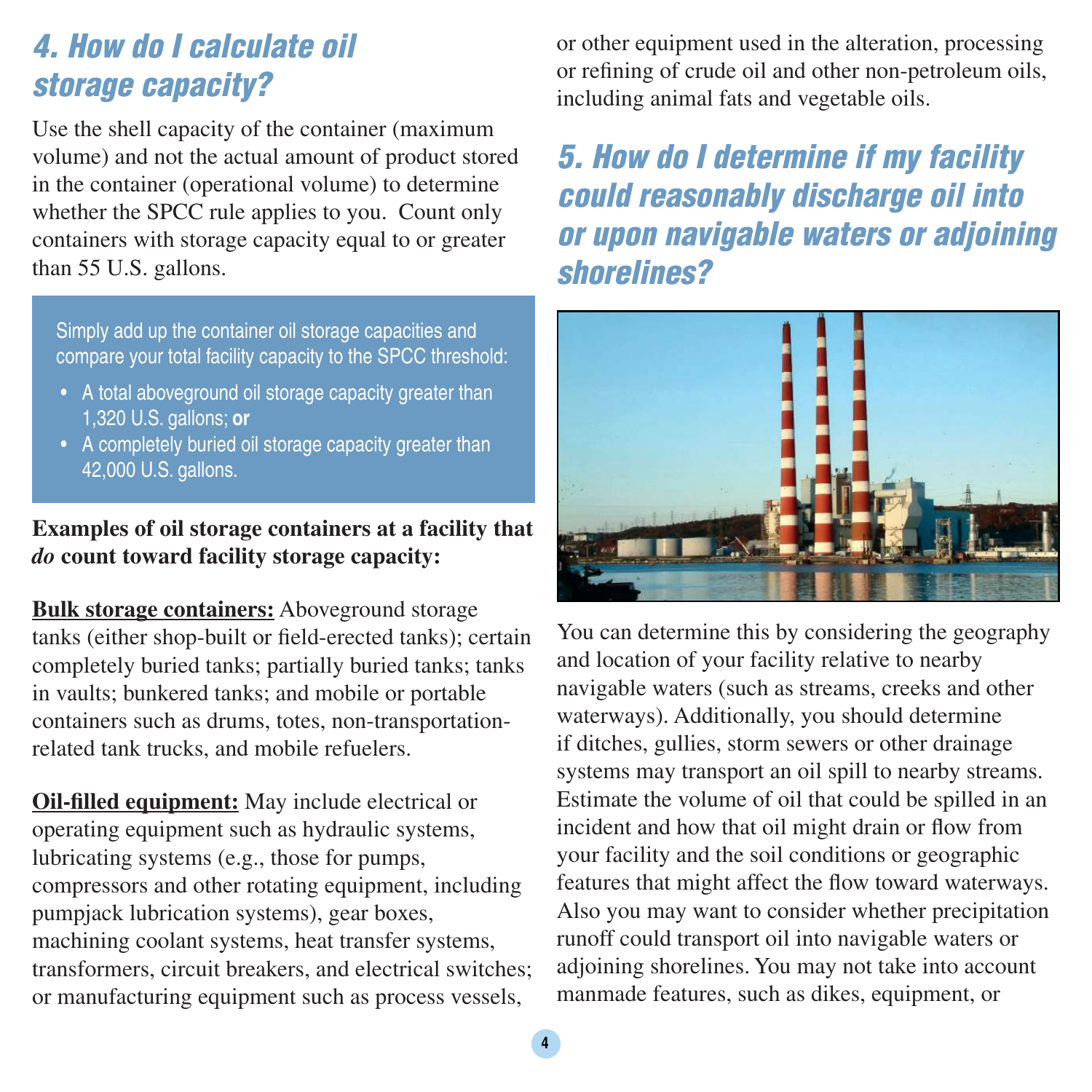other structures that might prevent, contain, hinder, or restrain the flow of oil. Assume these manmade features are not present when making your determination. If you consider the applicable factors described above and determine a spill can reasonably flow to a waterway, then you must comply with the SPCC rule.

### 6. What do covered facilities have to do?

A facility that meets the criteria described above must comply with the SPCC rule by preventing oil spills and developing and implementing an SPCC Plan.

*Prevent oil spills:* Steps that a facility owner/ operator can take to prevent oil spills include:

- Using containers suitable for the oil stored. For example, use a container designed for flammable liquids to store gasoline;
- Providing overfill prevention for your oil storage containers. You could use a high-level alarm or audible vent;
- Providing sized secondary containment for bulk storage containers, such as a dike or a remote impoundment. The containment needs to hold the full capacity of the container plus possible rainfall. The dike may be constructed of earth or concrete. A double-walled tank may also suffice;
- Providing general secondary containment to catch the most likely oil spill where you transfer oil to and from containers and for mobile refuelers and tanker trucks. For example, you may use sorbent materials, drip pans or curbing for these areas; and

• Periodically inspecting and testing pipes and containers. You need to visually inspect aboveground pipes and oil containers according to industry standards; buried pipes need to be leak tested when they are installed or repaired. Include a written record of inspections in the Plan.

*Prepare and implement an SPCC Plan:* The owner or operator of the facility must develop and implement an SPCC Plan that describes oil handling operations, spill prevention practices, discharge or drainage controls, and the personnel, equipment and resources at the facility that are used to prevent oil spills from reaching navigable waters or adjoining shorelines. Although each SPCC Plan is unique to the facility, there are certain elements that must be described in every Plan including:

- Operating procedures at the facility to prevent oil spills;
- Control measures (such as secondary containment) installed to prevent oil spills from entering navigable waters or adjoining shorelines; and
- Countermeasures to contain, cleanup, and mitigate the effects of an oil spill that has impacted navigable waters or adjoining shorelines.

# ? Did you know **A spill of only one gallon of oil can contaminate a million gallons of water.**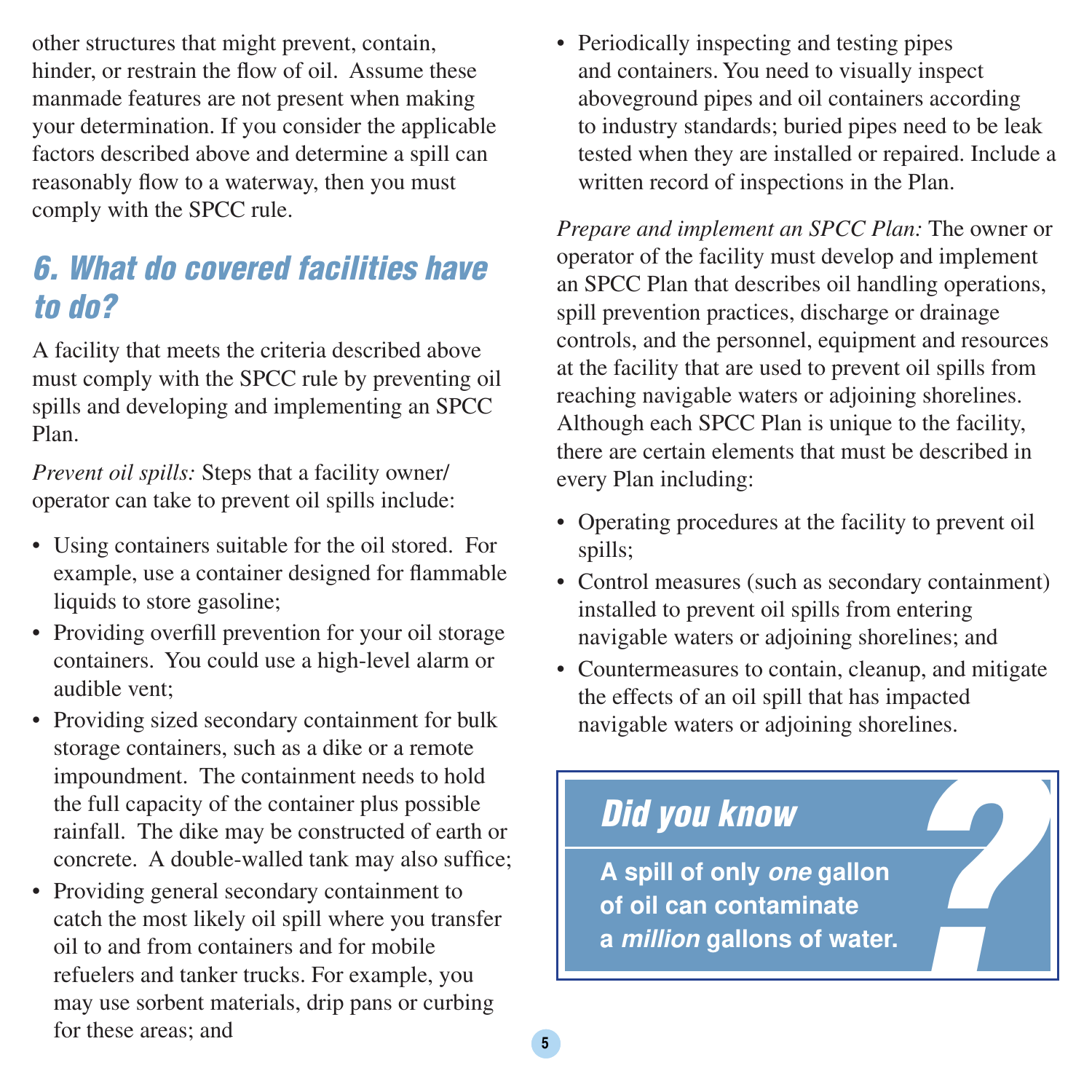Every SPCC Plan must be prepared in accordance with good engineering practices. Every SPCC Plan must be certified by a Professional Engineer unless the owner/operator is able to, and chooses to, selfcertify the Plan (see section 7).

No matter who certifies your SPCC Plan, remember that ultimately the owner or operator is responsible for complying with the rule. A copy of the rule is available at www.epa.gov/oilspill. You may also call or write to the nearest EPA office listed in section 11.

#### **Important Elements of an SPCC Plan:**

- Facility diagram and description of the facility
- Oil discharge predictions
- Appropriate secondary containment or diversionary structures
- Facility drainage
- Site security
- Facility inspections
- Requirements for bulk storage containers including inspections, overfill, and integrity testing requirements
- Transfer procedures and equipment (including piping)
- Requirements for qualified oil-filled operational equipment
- Loading/unloading rack requirements and procedures for tank cars and tank trucks
- Brittle fracture evaluations for aboveground field constructed containers
- Personnel training and oil discharge prevention briefings
- Recordkeeping requirements
- Five-year Plan review
- Management approval
- Plan certification (by a Professional Engineer (PE) or in certain cases by the facility owner/operator)

#### 7. Who can certify the SPCC Plan?

Preparation of the SPCC Plan is the responsibility of the facility owner or operator, who may also be eligible to self-certify the SPCC Plan if the facility meets the following eligibility criteria for a qualified facility:

- 1. Total aboveground oil storage capacity of 10,000 U.S. gallons or less, and
- 2. In the 3 years prior to the date the SPCC Plan is certified, the facility has had no single discharge of oil to navigable waters or adjoining shorelines exceeding 1,000 U.S. gallons, or no two discharges of oil to navigable waters or adjoining shorelines each exceeding 42 U.S. gallons within any 12-month period.<sup>1</sup>

If the facility does not meet the above criteria, the SPCC Plan must be certified by a licensed Professional Engineer (PE). By certifying the SPCC Plan, the PE confirms that:

- 1. He is familiar with the requirements of the rule;
- 2. He or an agent has visited and examined the facility;
- 3. The SPCC Plan has been prepared in accordance with good engineering practices, including consideration of applicable industry standards, and with the requirements of the rule;

<sup>1</sup> Not including discharges that are the result of natural disasters, acts of war, or terrorism. When determining the applicability of this SPCC reporting requirement, the gallon amount(s) specified (either 1,000 or 42) refers to the amount of oil that actually reaches navigable waters or adjoining shorelines not the total amount of oil spilled. EPA considers the entire volume of the discharge to be oil for the purposes of these reporting requirements.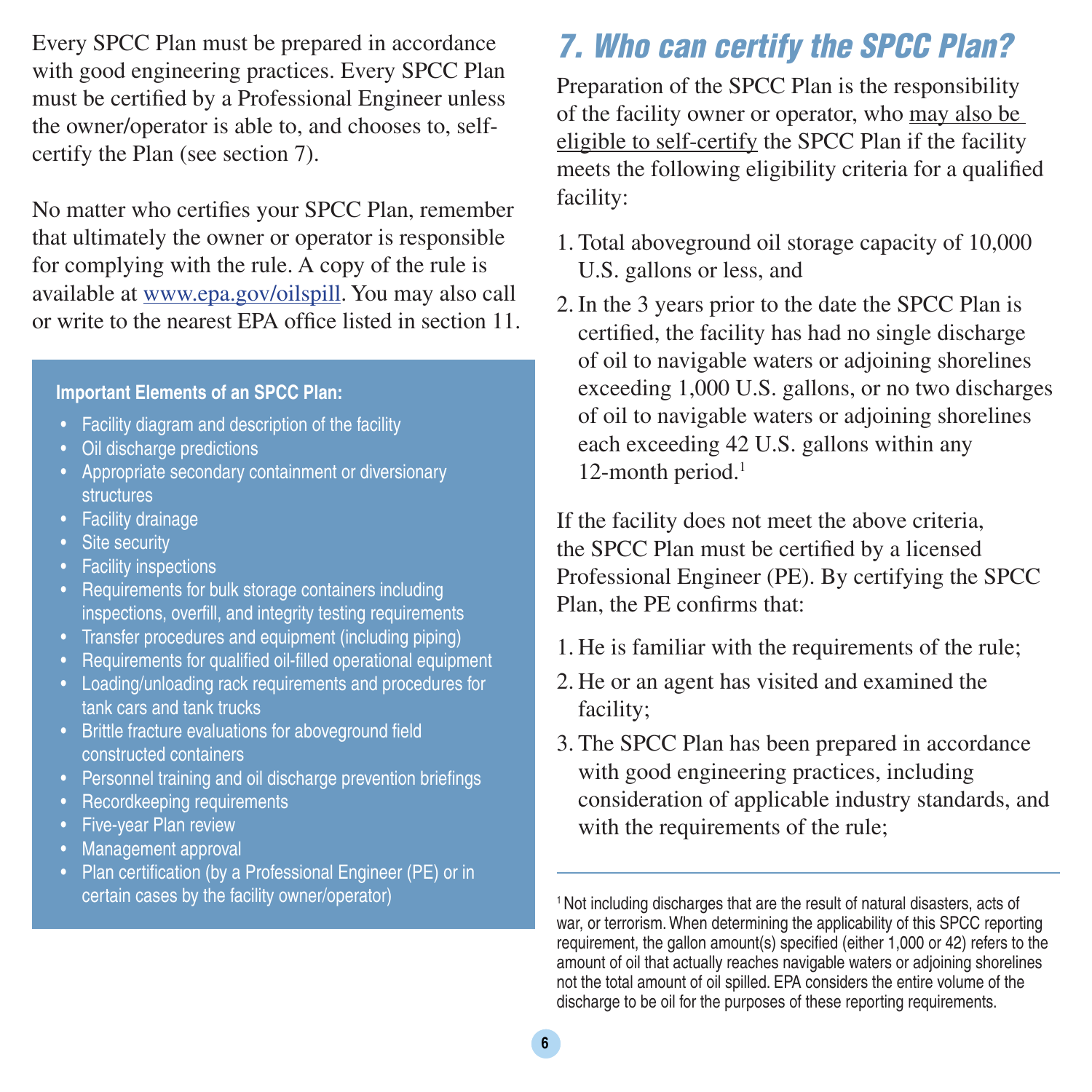- 4. Procedures for required inspections and testing have been established; and
- 5. The SPCC Plan is adequate for the facility.

When self-certifying a facility's SPCC Plan, the owner/operator makes a similar statement. See §112.6 of the rule for other qualified facility SPCC Plan requirements.

### 8. How do I ask for an extension of time to prepare and implement an SPCC Plan?

If you are unable to prepare or amend and fully implement your SPCC Plan by the compliance date due to either non-availability of qualified personnel, or delays in construction or equipment delivery beyond the control of the owner or operator, then you may request an extension from your EPA Regional Administrator (RA). A list of EPA Regional Offices is available in section 11.

Submit a written request for an extension to your RA. Your request must include:

- A full explanation of the cause for any such delay and the specific aspects of the SPCC Plan affected by the delay;
- A full discussion of actions being taken or contemplated to minimize or mitigate such delay; and
- A proposed time schedule for the implementation of any corrective actions being taken or contemplated, including interim dates for completion of tests or studies, installation and operation of any necessary equipment, or other preventive measures.

You may present additional oral or written statements in support of your extension request. The extension request does not relieve you of your obligation to comply with the requirements of the rule. The RA may request a copy of your SPCC Plan to evaluate the extension request.

If the RA approves an extension of time for particular equipment or other specific aspects of the SPCC Plan, you must still comply with SPCC requirements not covered by the extension.

## 9. Do I need to submit the SPCC Plan to EPA?

No, SPCC Plans should be maintained at any facility normally attended at least four hours per day or at the nearest field office if the facility is not so staffed. Submit your Plan to EPA only when requested.

## 10. What should I do if I have a spill?

If your facility discharges oil to navigable waters or adjoining shorelines, you are required to follow certain federal reporting requirements. Any person in charge of an onshore or offshore facility must notify the National Response Center (NRC) immediately after he or she has knowledge of the discharge. Oil discharges that reach navigable waters must be reported to the NRC at 1-800-424-8802 or 1-202- 426-2675. The NRC is the federal government's centralized reporting center, which is staffed 24 hours per day by U.S. Coast Guard personnel.

A common misunderstanding is that by reporting to the NRC you have met state and local reporting requirements. The report to the NRC only satisfies your federal reporting requirements under the Clean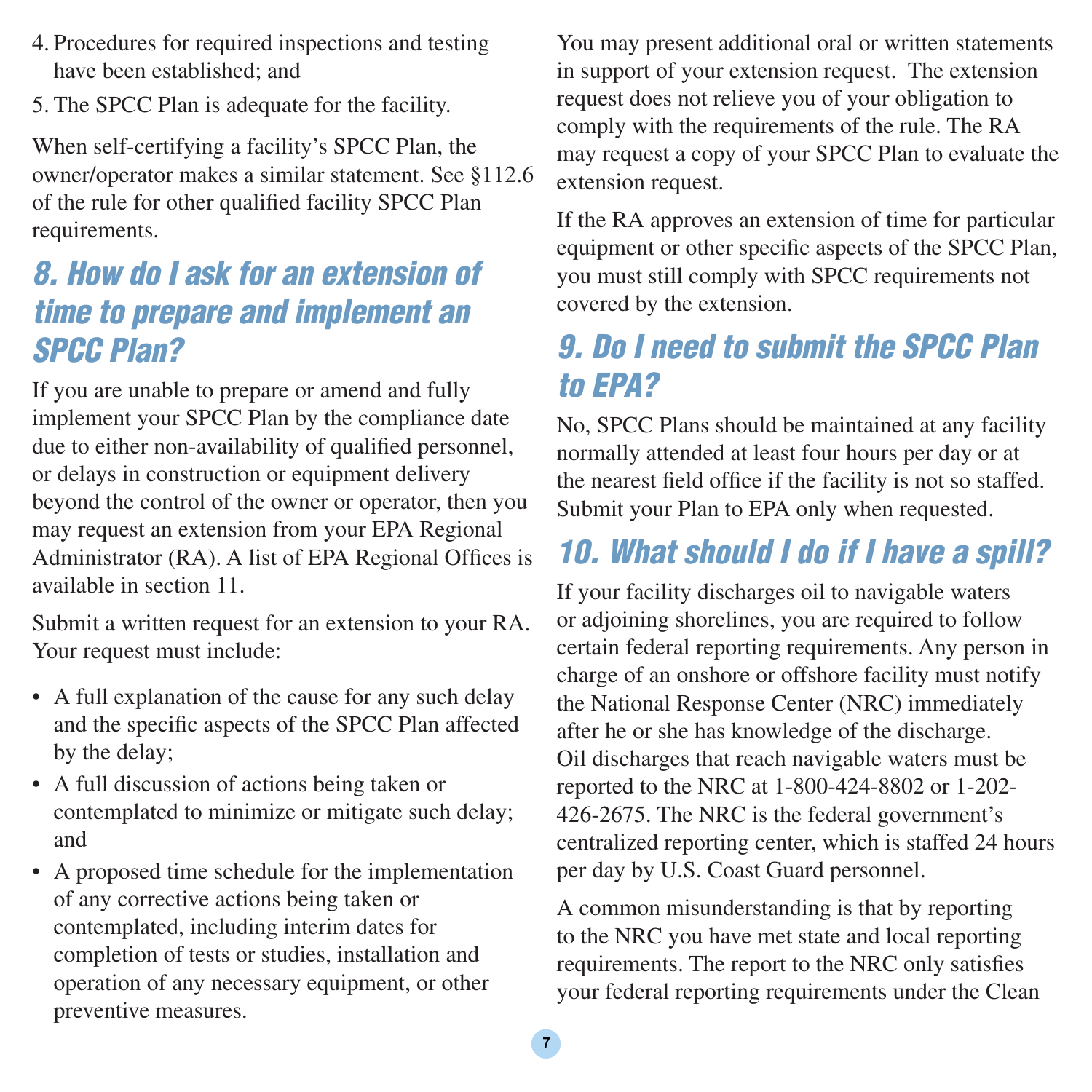

Water Act. Additional state and local reporting requirements may apply. In most cases it makes sense to call 911 in the event of an oil spill, particularly in the case of flammable or combustible oil spills

Any owner or operator of a facility regulated by the SPCC rule must also report the discharge to EPA when:

- More than 1,000 U.S. gallons of oil is discharged to navigable waters or adjoining shorelines in a single event; or
- More than 42 U.S. gallons of oil in each of two discharges to navigable waters or adjoining shorelines occurs within any twelve-month period.

*Note:* The gallon amount(s) specified (either 1,000 or 42) refers to the amount of oil that actually reaches navigable waters or adjoining shorelines, not the total amount of oil spilled. EPA considers the entire volume of the discharge to be oil for the purposes of these reporting requirements.

After the NRC has been notified, the owner/operator must provide the following information to the RA:

- Name and location of the facility
- Owner/operator name
- Maximum storage/handling capacity of the facility and normal daily throughput
- Corrective actions and countermeasures taken, including descriptions of equipment repairs and replacements
- Adequate description of the facility, including maps, flow diagrams, and topographical maps, as necessary
- Cause of the discharge to navigable waters, including a failure analysis
- Failure analysis of the system where the discharge occurred
- Additional preventive measures taken or planned to take to minimize discharge reoccurrence

The RA may require additional information. You must also send a copy of this information to the agency or agencies in charge of oil pollution control activities in the state in which the SPCC-regulated facility is located.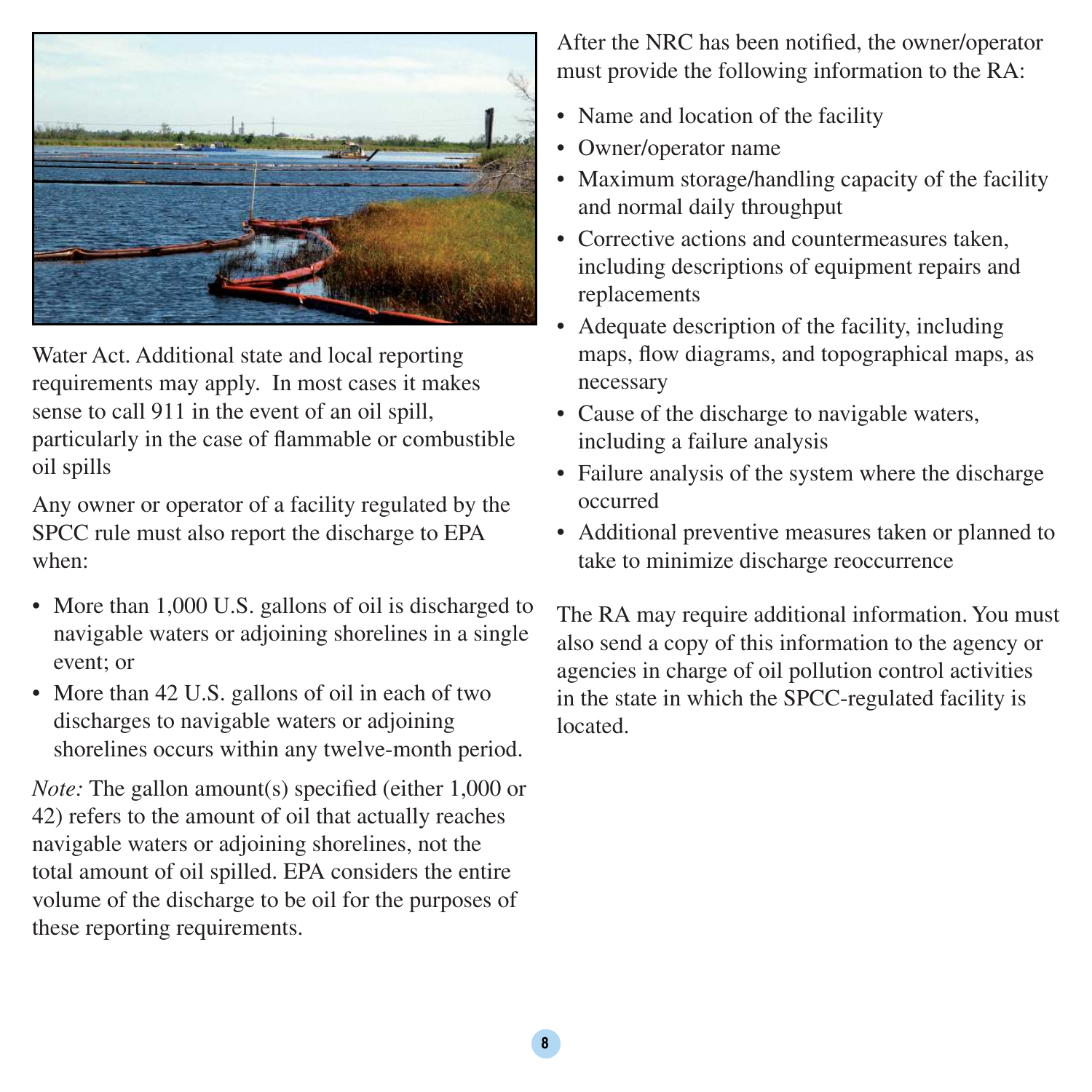#### 11. Who should I contact for more information?

- Visit the Office of Emergency Management's Web site at www.epa.gov/emergencies.
- See the Government Printing Office website at www.gpoaccess.gov/cfr to access the current CFR.
- See the *SPCC Guidance for Regional Inspectors* for more detailed guidance on specific SPCC provisions, at http://www.epa.gov/emergencies/content/spcc/spcc\_guidance.htm.

Call our hotline, the Superfund, TRI, EPCRA, RMP, and Oil Information Center (800) 424-9346 or (703) 412-9810 TDD (800) 553-7672 or (703) 412-3323 (Mon-Thurs 10:00 am to 3:00 pm ET except Federal Holidays) or see http://www.epa.gov/superfund/contacts/infocenter/index.htm

You can also call or write:

#### **U.S. EPA Headquarters U.S. EPA Region IV U.S. EPA Region VIII**

Office of Emergency Management 61 Forsyth Street 1595 Wynkoop Street (8EPR-ER) Ariel Rios Building – Mail Code 5104A Atlanta, GA 30365-3415 Denver, CO 80202-1129 1200 Pennsylvania Avenue 404-562-9900 800-227-8917 Washington, DC 20460 AL, FL, GA, KY, MS, NC, SC, and TN CO, MT, ND, SD, UT, and WY 202-564-8600

CT, ME, MA, NH, RI, and VT

732-321-6654 NJ, NY, PR, and USVI **U.S. EPA Region VII** 

1650 Arch Street (3HS61) 913-551-7050 907-271-5083 Philadelphia, PA 19103-2029 IA, KS, MO, and NE 800-438-2474 DE, DC, MD, PA, VA, and WV

**U.S. EPA Region V U.S. EPA Region IX U.S. EPA Region I** 77 West Jackson Boulevard (SE-5J) 75 Hawthorne Street (SFD-9-4) 5 Post Office Square, Suite 100 Chicago, IL 60604-3590 San Francisco, CA 94105 Boston, MA 02109-3912 312-353-2000 415-972-3052 or 415-972-3089 617-918-1111 **IL, IN, MI, MI, MN, OH, and WI** AZ, CA, HI, NV, AS, and GU

U.S. EPA Region VI **U.S. EPA Region X U.S. EPA Region II** 1445 Ross Avenue (6SF-RO) 1200 6th Avenue (ECL-116) 2890 Woodbridge Avenue Dallas, TX 75202-2733 Seattle, WA 98101 Building 209 (MS211) 214-665-6444 800-424-4372 Edison, NJ 08837-3679 AR, LA, NM, OK, and TX AK, ID, OR, and WA

901 North 5th Street

**U.S. EPA Alaska Operations Office** 222 West 7th Avenue, #19 **U.S. EPA Region III Constant Constant Constant Constant Constant Constant Constant Constant Constant Constant Constant Constant Constant Constant Constant Constant Constant Constant Constant Constant Constant Constant C** 

#### **To report an oil or chemical spill, call the National Response Center at (800) 424-8802.**